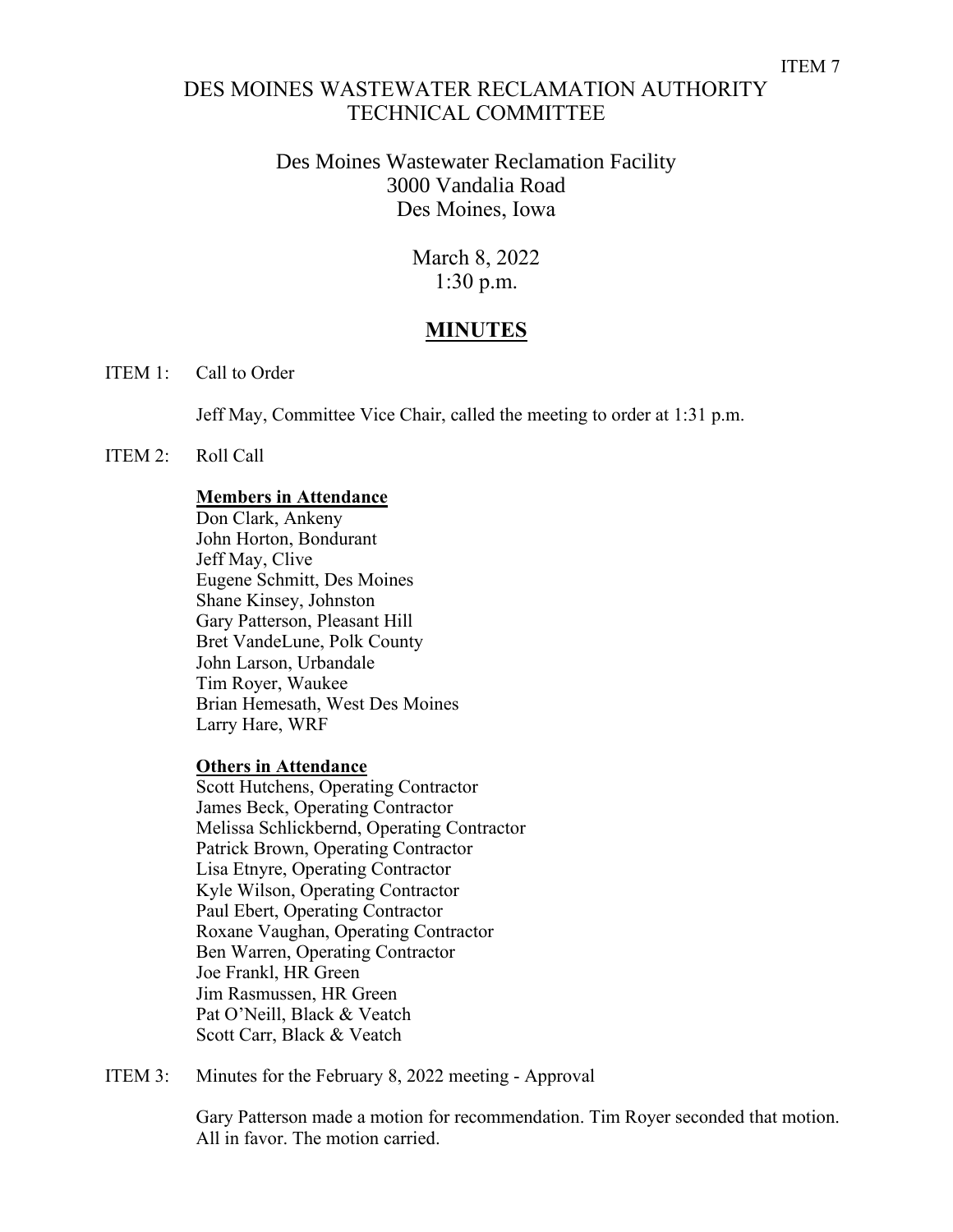### ITEM 4: WRA Birdland Pump Station Improvements – Recommendation

James Beck noted that bids were received on March 1, 2022 for the project and the low bid received was from William's Brothers Construction, Inc. in the amount of \$19,480,000.00 which was approximately 27% over the engineer's estimate. He noted that Staff had discussed the project in detail with WBC and with other contractors who elected not to bid the project. WBC provided their schedule of values and they have been compared to the Engineer's Opinion of Probable Cost (EOPC). It appears that the majority of the difference in cost relates to earthwork, backfill, earth retention dewatering, general conditions, and other material price increases. Joe Frankl and Jim Rasmussen shared their opinions on the bids received and their experience with bidding other projects. Brian Hemesath shared some experience West Des Moines had recently with bidding some of their projects and he asked if the project could be separated or modified to try to reduce costs. Scott Hutchens explained that there wasn't much that could be changed due to the nature of the project. Eugene Schmitt noted that due to material delays there could be the need for a time extension to complete the project. Brian Hemesath asked how the increase would affect what was budgeted for the project. Roxane Vaughan responded the WRA would borrow more money, increasing debt services. She noted about \$20,000,000 remains on the WRA's borrowing certificate and funding in that amount can be obtained for the project.

Brian Hemesath made a motion for recommendation. Tim Royer seconded that motion. All in favor. The motion carried.

ITEM 5: Supplemental Agreement No. 1 to the Professional Services Agreement for the WRA Ingersoll Run Sewer with Veenstra & Kimm, Inc., in an Amount Not to Exceed \$2,113,711.00 - Recommendation

> James Beck said the WRA recently approved a contract to begin construction of the WRA Ingersoll Run Outlet, Phase 28, Segment 3 project and is scheduled to bid the WRA Ingersoll Run Outlet, Phase 28, Segment 1 project in the near future. He noted the addition of the Supplemental Agreement will increase the design and right-of-way acquisition services from \$808,924 to \$1,050,000 (an increase of \$241,076) which equates to approximately 5.5% of the most recent construction estimate for the three segments of sewer and the remainder of Supplemental Agreement No. 1 consists of Construction Phase Services associated with the construction of the three segments of the project in 2022 through 2024. The fee for Construction Phase Services translates to roughly 9.75% of the estimated construction cost of the three segments of the project.

> Eugene Schmitt made a motion for recommendation. Gary Patterson seconded that motion. All in favor. The motion carried.

ITEM 6: WRA Sewer Lining – Phase 2 – Project Recommendation

James Beck explained the project and noted that this was the second project the WRA was completing for lining. The project is in an area that is anticipated to be developed in the near future and the WRA will be completing the lining before it the area development is complete. He noted bids were anticipated to be received on April 5, 2022 and brought back to the Technical Committee April 12, 2022.